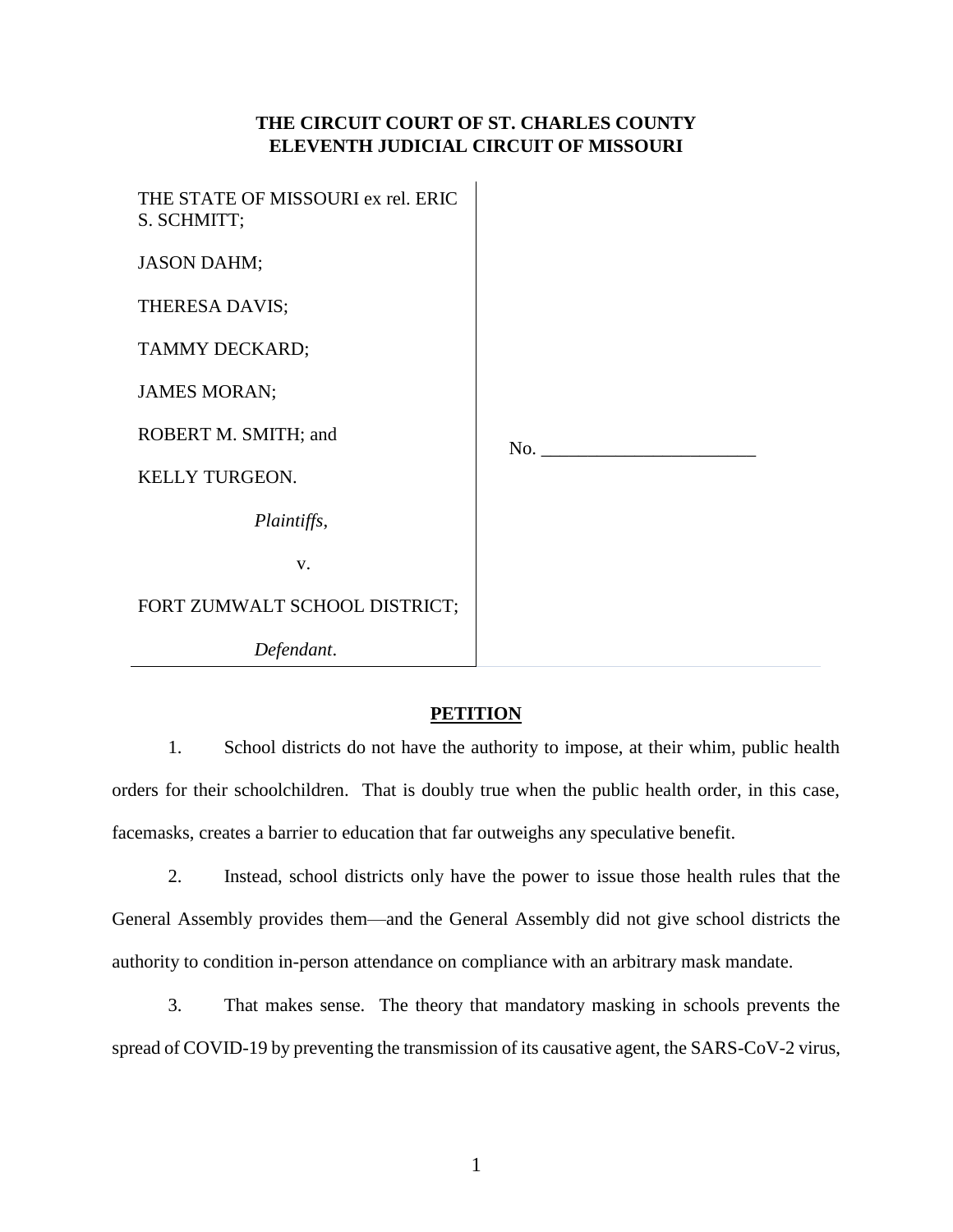has no empirical or rational basis and rejects basic principles of sound public health decisionmaking, medical science, and statistical analysis.

4. Indeed, far from providing any benefit, masking students imposes positive harms physical, emotional, and developmental—on schoolchildren.

5. Since school districts lack the power to impose mask mandates, like the one at issue here, decisions about masking of children to prevent the spread of COVID-19 are reserved to parents, not to school districts. That follows from the fundamental truth that "[t]he child is not the mere creature of the state; those who nurture him and direct his destiny have the right, coupled with the high duty, to recognize and prepare him for additional obligations." *Pierce v. Soc'y of the Sisters of the Holy Name of Jesus & Mary*, 268 U.S. 510, 535 (1925).

6. Missouri Attorney General Eric S. Schmitt seeks to protect the welfare of Missouri's children and the liberty and constitutional rights of the people of Missouri.

7. Attorney General Schmitt brings this action to prevent unlawful, unconstitutional, arbitrary, capricious, and unreasonable conduct by the Defendant.

8. Private plaintiffs are parents with children who attend schools in Defendant District. They bring this action to protect their children against the District's unlawful mask mandate and to vindicate their rights as taxpayers.

#### **JURISDICTION AND VENUE**

9. This Court has jurisdiction under Mo. Const. art V, § 14(a), § 527.010, RSMo, *et seq.*, § 536.150, RSMo, § 536.050, RSMo., and other applicable law.

10. Venue is proper in this Court under §§ 508.010.2(2) and 508.050, RSMo.

## **PARTIES**

11. Plaintiff State of Missouri is a sovereign State of the United States of America.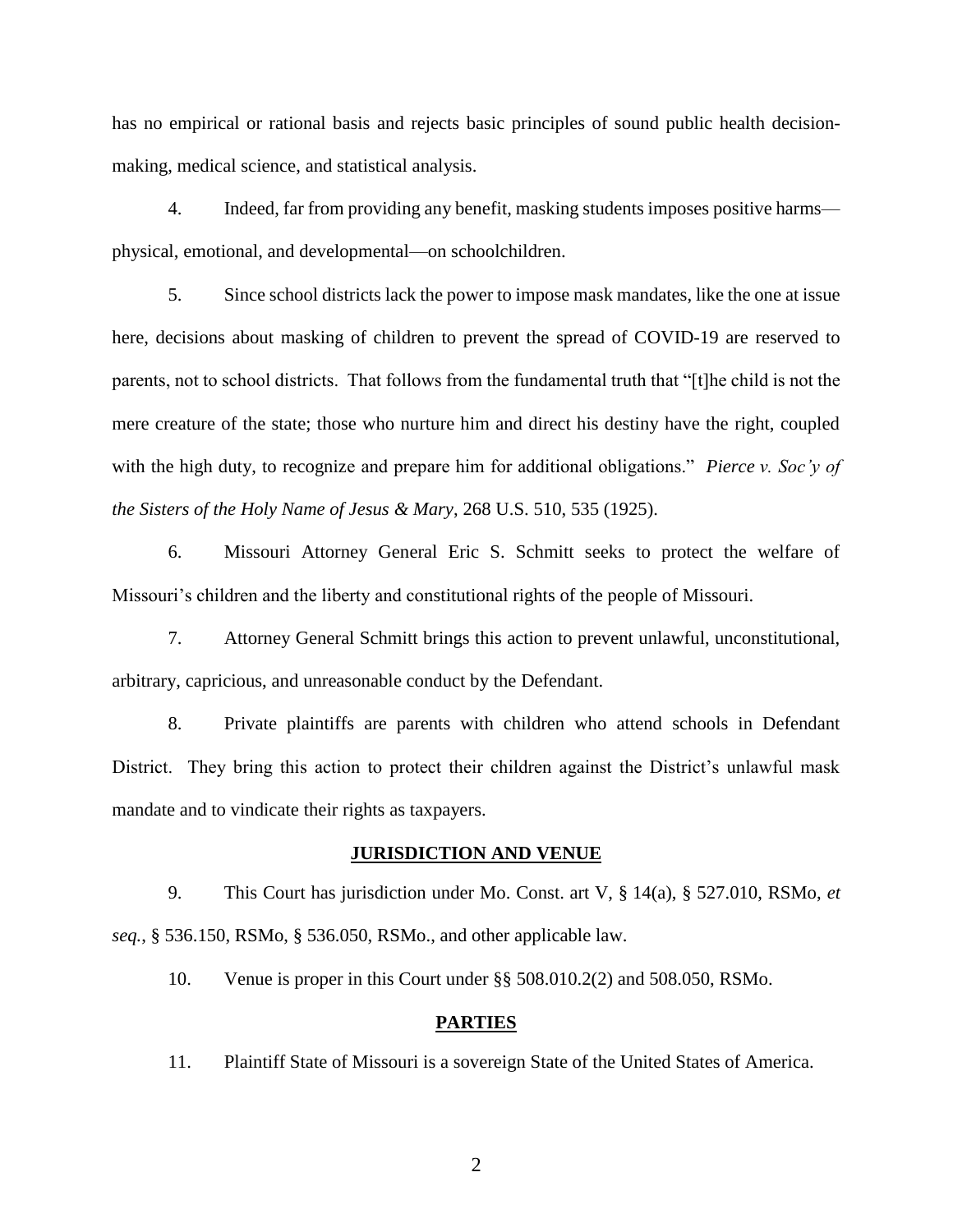12. Eric S. Schmitt is the 43rd Attorney General of the State of Missouri. Attorney General Schmitt is authorized to "institute, in the name and on the behalf of the state, all civil suits and other proceedings at law or in equity requisite or necessary to protect the rights and interests of the state, and enforce any and all rights, interests or claims against any and all persons, firms or corporations in whatever court or jurisdiction such action may be necessary; and he may also appear and interplead, answer or defend, in any proceeding or tribunal in which the state's interests are involved." § 27.060, RSMo.

13. Attorney General Schmitt sues to vindicate Missouri's sovereign interest in controlling the exercise of sovereign power over individuals and entities within its borders; Missouri's sovereign interest in ensuring the enforcement of Missouri law within Missouri's borders; and Missouri's quasi-sovereign and *parens patriae* interest in the freedom, health, and physical, psychological, educational, and economic well-being of a significant segment of its populace. This interest includes, but is not limited to, preventing the spread of the COVID-19 virus within the state as well as protecting the health and welfare of the State's residents from arbitrary, capricious, unreasonable, unlawful, and ultimately harmful public health policies.

14. Attorney General Schmitt sues to vindicate Missouri's sovereign interest in ensuring that its political subdivisions do not exercise authority vested in them under state law in a fashion that violates the Missouri Constitution or Missouri law.

15. Attorney General Schmitt sues to vindicate Missouri's interest in ensuring that the children of the State receive an appropriate education.

16. Plaintiffs Jason Dahm, Theresa Davis, Tammy Deckard, James Moran, Robert M. Smith, and Kelly Turgeon are parents with children who attend schools in the District. They sue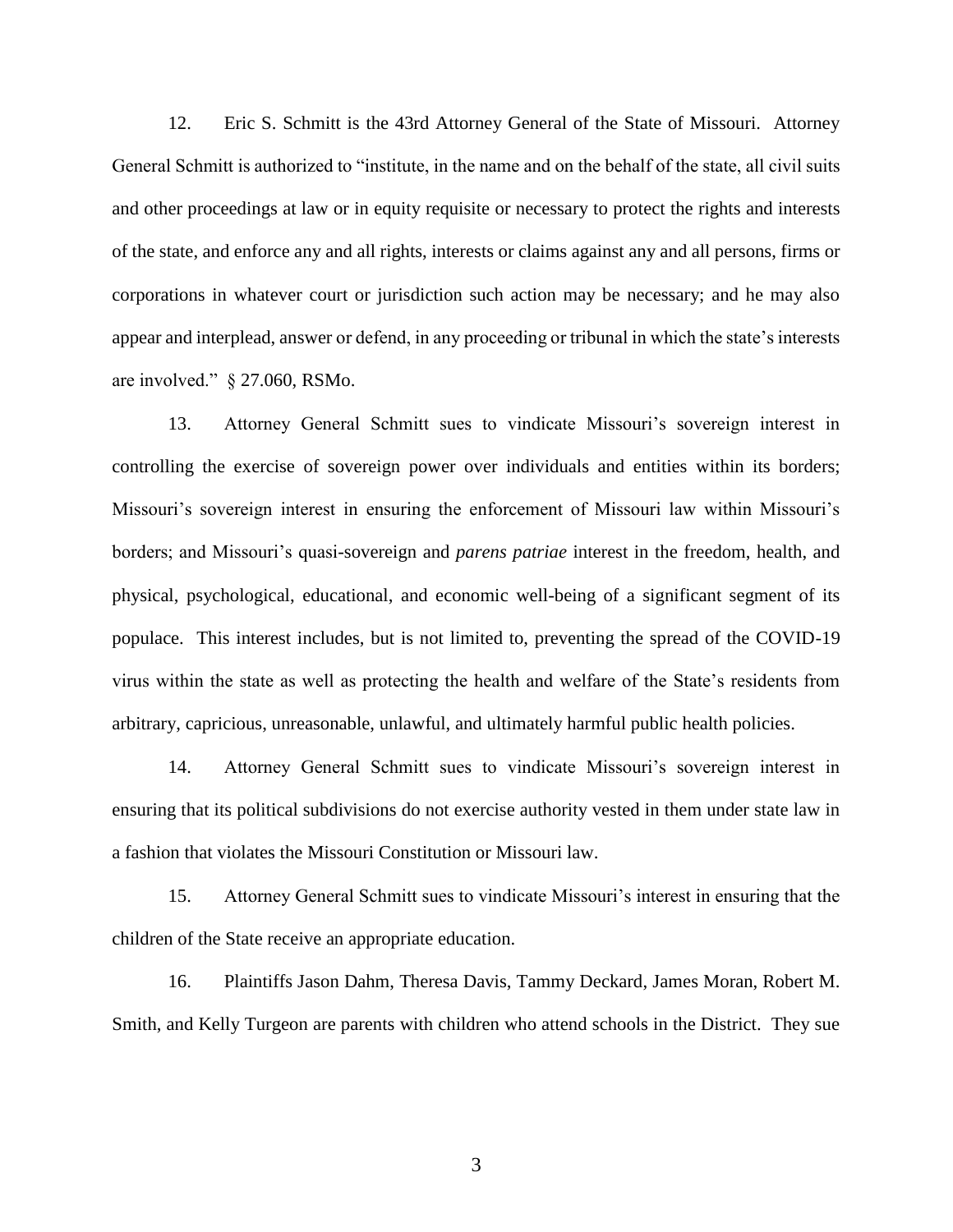to vindicate their interests, as parents, in preventing their children from being subject to an unlawful and arbitrary mandate.

17. Together, Jason Dahm, Theresa Davis, Tammy Deckard, James Moran, Robert M. Smith, and Kelly Turgeon are the "Private Plaintiffs." The Private Plaintiffs, along with the State of Missouri, are the "Plaintiffs."

- 18. The Private Plaintiffs also sue as a taxpayers:
	- a. The Private Plaintiffs are taxpayers of the district.
	- b. On information and belief, the District is expending public funds to implement and to enforce the illegal Mask Mandate. This includes, but is not limited to, expending funds to disseminate information about the Mask Mandate, to enforce the Mask Mandate (including by setting up virtual learning to enforce related quarantine rules), and to drum-up public support for the Mask Mandate.

19. Defendant Fort Zumwalt School District is responsible for providing a free, public education to the children within its district. It is a public school district and is a political subdivision of the State of Missouri.

#### **FACTUAL ALLEGATIONS**

20. Plaintiffs incorporate the allegations in all preceding paragraphs by reference.

## **I. The District's mask mandate**

21. In response to the COVID-19 pandemic, the District has instituted a number of masking requirements.

22. On September 20, 2021, the District's School Board voted to require universal masking. *See Coronavirus (COVID-19) Information*, FT. ZUMWALT SCH. DIST. R-II, https://www.fz.k12.mo.us/news/what\_s\_new/coronavirus\_covid-19\_\_information (last accessed Jan. 20, 2021).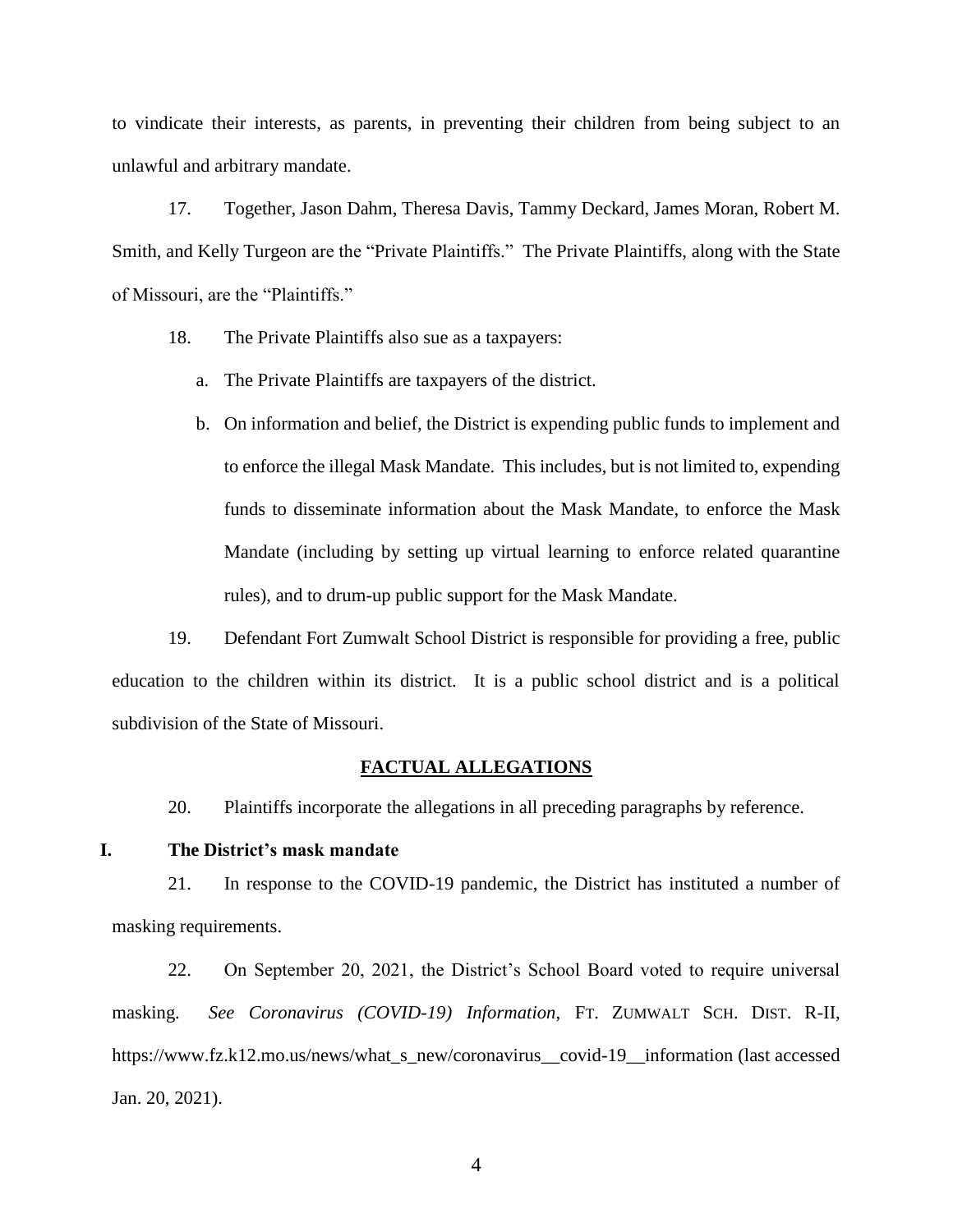23. On information and belief, on or about October 18, 2021, the District's School Board terminated its universal mask mandate policy set out on September 20, 2021. The Board replaced it with a policy of optional masking with more severe quarantine and isolation rules for unmasked students and trigger rules—that is, rules that trigger masking requirements in classrooms or building if transmission hits a certain threshold. *See id.*

24. On information and belief, the District's School Board continued the October 18, 2021, at its November 15, 2021, meeting.

25. On information and belief, on or about December 20, 2021, the District's School Board terminated the policy established October 18, 2021, and replaced it with a policy that removed the severe quarantine and isolation rules for unmasked students and reinstituted the similar trigger rules. *See id.*

26. When the District's School Board established those policies, a statewide emergency declared pursuant to Chapter 44 related to COVID-19 was in effect.

27. On January 18, 2022, the District's School Board terminated its policy established December 20, 2021, and established its current policy (the "Mask Mandate"). *See id.*; Ex. A. The policy:

- a. Allows the district to impose mask requirements "in certain settings at certain times." Ex. A, at 5. On information and belief, that section empowers the superintendent to impose mask mandates unilaterally.
- b. Imposes triggers that require masks in certain classrooms and buildings: (1) for a classroom from Pre-K to 5th Grade, "an increase in Covid cases of 3 students or more over 10 consecutive calendar days" requires mandatory masking for 10 consecutive calendar days; "a 4 percent positively rate" in a school building triggers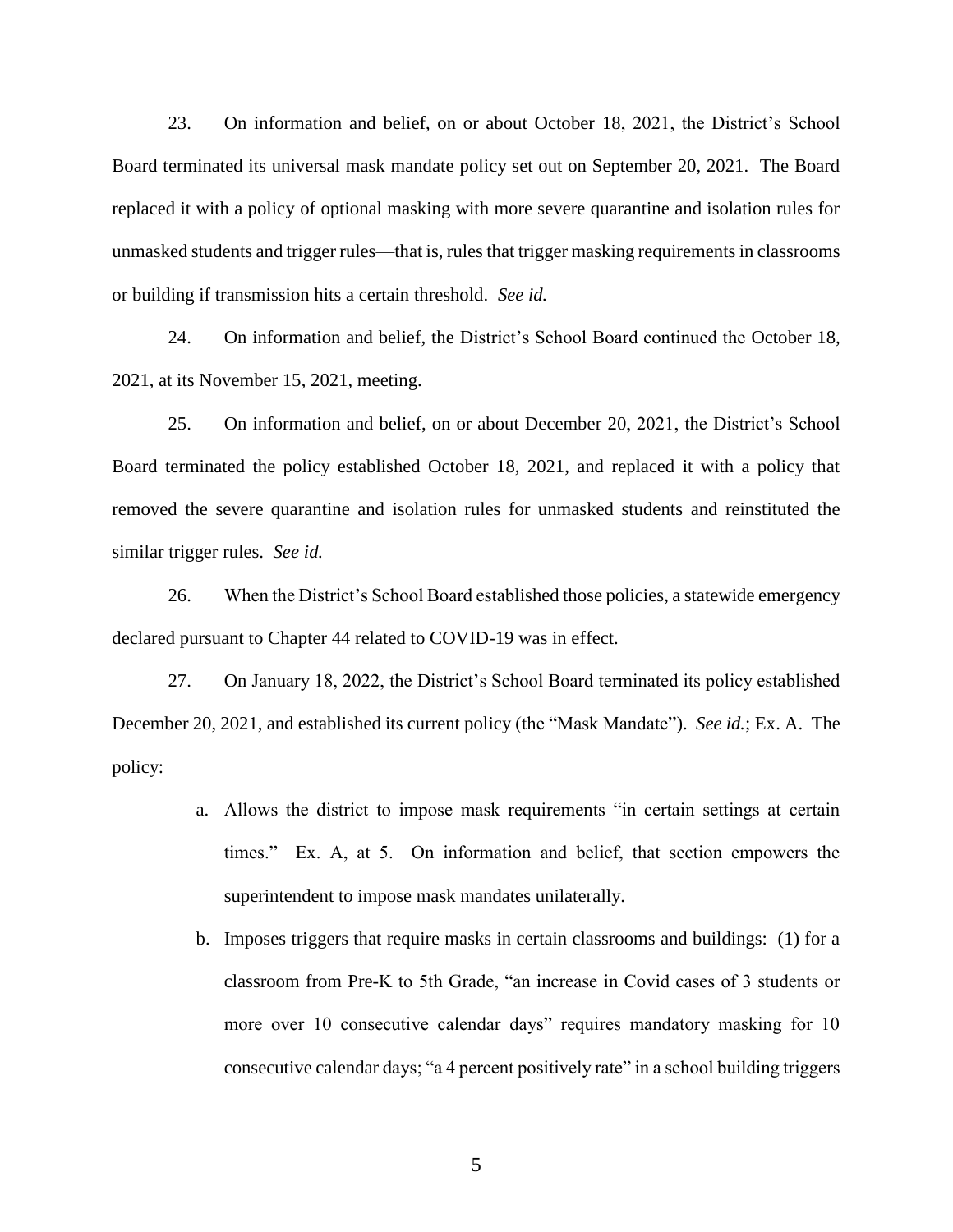mandatory masking "until the positivity rate falls below 4 percent for 10 consecutive calendar days." *Id.*

28. On information and belief, a number of buildings in the district have hit the trigger thresholds, and so are under the mandatory masking rules of the Mask Mandate.

29. On information and belief, the Mask Mandate provides few exceptions, and does not provide exceptions for those who are vaccinated or have been previously infected with COVID-19.

30. The Mask Mandate says that § 167.191, RSMo, authorizes the policy.

31. The Mask Mandate does not have an end date.

32. Prior to the Mask Mandate, the District had imposed similar mask mandates with similar substantive provisions. Each of those mandates was issued while a statewide emergency declaration under Chapter 44 was in effect relating to COVID-19.

## **II. Public Health Decision-Making**

33. Public health decision-making requires considering a number of factors, some of which are quantitative (*e.g.*, disease severity, characteristics of the virus), some of which are qualitative (*e.g.*, a community's trust in public health officials and anticipated reactions), and some that blend these factors.

34. Public health decision-making recognizes that many public health decisions are made in the absence of complete information, and understands that decisions must be continuously updated in light of new information.

35. Public health decision-making understands that public health decisions considers not just the effect of a decision on the transmission of a disease but also the social and economic effects a decision may have on the public at large.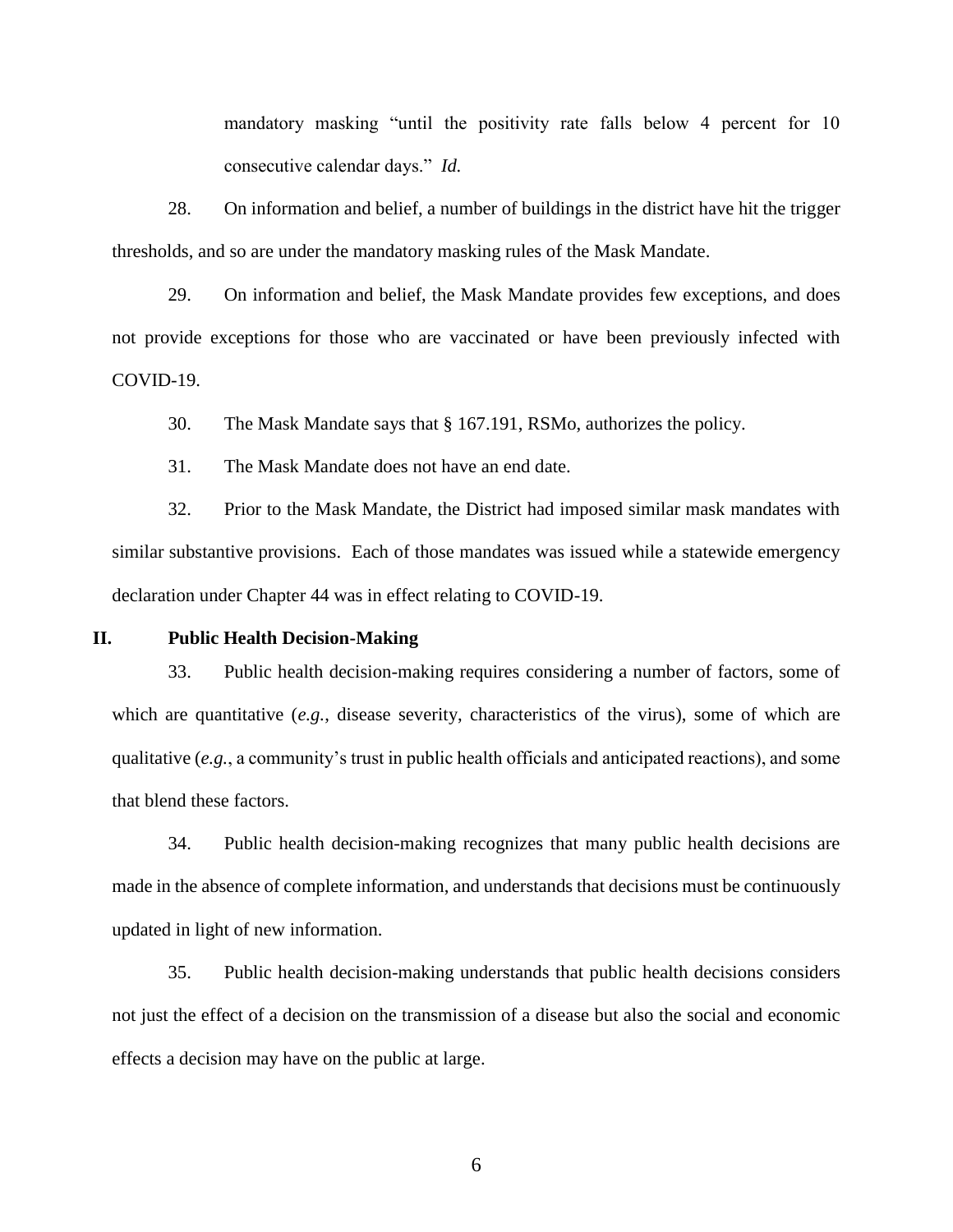36. In short, rational public health decision-making is a holistic process that requires consideration of innumerable factors, many of which defy ready quantification.

#### **III. SARS-CoV-2 and COVID-19 characteristics**

37. SARS-CoV-2 is a virus that causes COVID-19, which is an influenza-like illness. Like the flu, COVID-19 is a respiratory illness spread primarily through droplets and small, aerosolized particles.

38. COVID-19, as a global pandemic, has affected the entire State of Missouri.

39. The extent of transmission of COVID-19 ebbs and flows based on a number of factors, including seasonality and the presence of new variants of SARS-CoV-2. On information and belief, omicron is the dominant SARS-CoV-2 variant in Missouri.

40. Doctors report that the omicron variant of SARS-CoV-2 appears to be mild and much less virulent than prior variants and the original virus. For example, Dr. Anthony Fauci (director of the National Institute of Allergy and Infectious Diseases) recently commented that "all indications point to a lesser severity of omicron versus delta." Kevin Breuninger, *Fauci Says All Indications Suggest that Omicron is Less Severe Than Delta, But Warns Against Complacency*, CNBC (Dec. 29, 2021), https://cnb.cx/3ru9F4J.

41. Regardless of variant, COVID-19 is not a serious health risk for the vast majority of the population—and especially for children and young adults. Rather, the risk of serious negative health outcomes from COVID-19 goes up with age. Thus, children—especially healthy children—do not face a significant risk of serious illness or death if they catch COVID-19.

42. It is likely that the vast majority of people in Missouri have some form of immunity to COVID-19 either due to vaccination or prior infection. Current evidence indicates that natural immunity (*i.e.*, immunity from prior infection), is durable and protects against reinfection and severe health outcomes. Current evidence suggests that vaccine-mediated immunity, while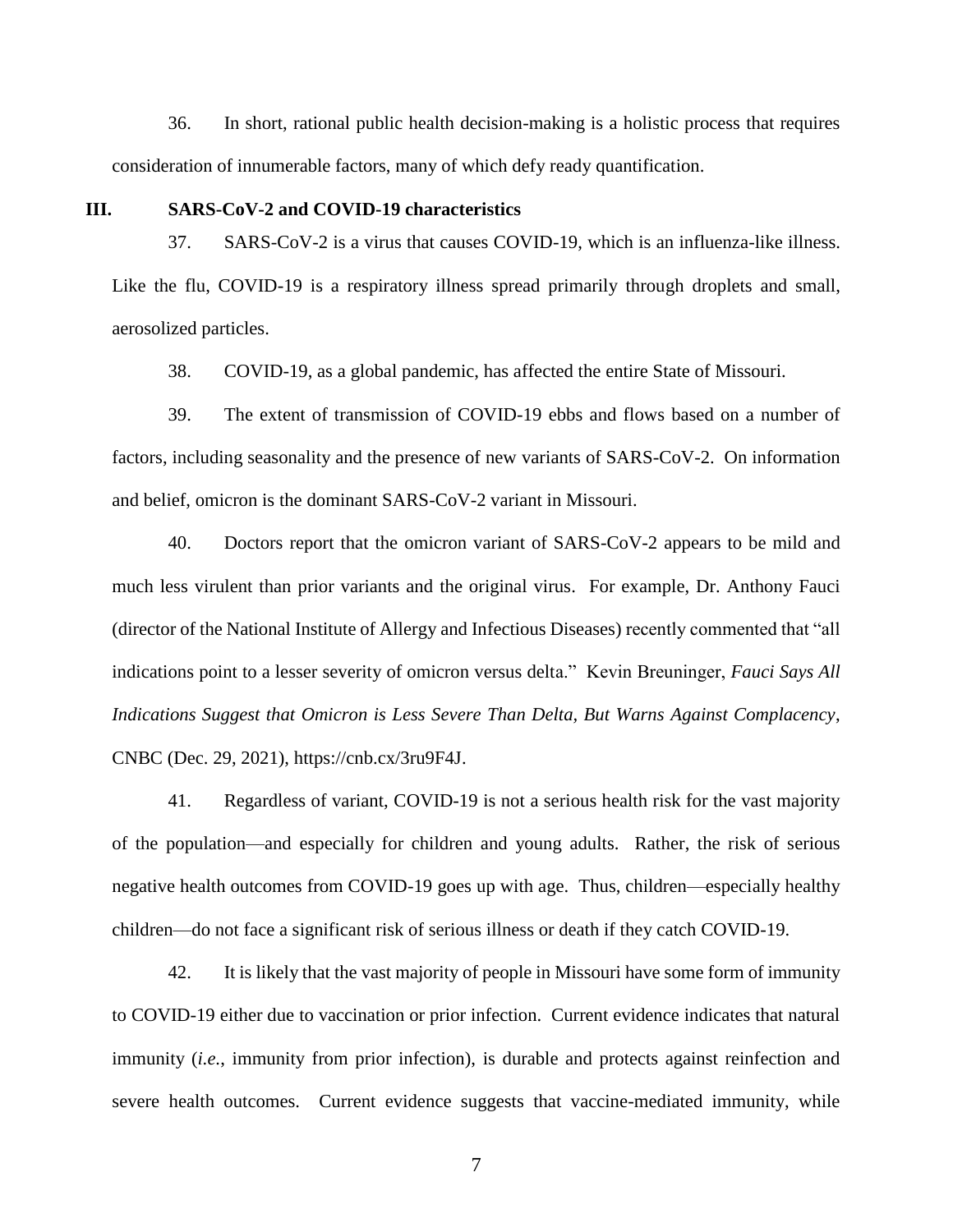inferior to natural immunity, provides protection against severe, negative health outcomes for at least a season.

43. Furthermore, there is no evidence that children drive the spread of COVID-19. Bearing that out is evidence that schools are not sources of COVID-19 transmission/outbreaks in a community, but rather transmission of COVID-19 in school reflects patterns of community transmission.

#### **IV. Masks fail to provide adequate protection and offer a false sense of security.**

44. Doctors appear to agree that it is time to "retire the cloth mask." Former commissioner of the FDA, Dr. Scott Gottlieb, has said, "Cloth masks aren't going to provide a lot of protection, that's the bottom line. This is an airborne illness. We now understand that, and a cloth mask is not going to protect you from a virus that spreads through airborne transmission." Full Transcript: Dr. Scott Gottlieb on 'Face the Nation,' January 2, 2022, CBS NEWS (Jan. 2, 2022), https://cbsn.ws/3558jWB. Indeed, even masking advocates admit that "[c]loth masks are little more than facial decorations. There's no place for them in light of Omicron." Kristen Rogers, *Why You Should Upgrade Your Mask Asas the Omicron Variant Spreads*, CNN HEALTH (Dec. 24, 2021), https://cnn.it/3GL4h3s.

45. That is consistent with the data. Cloth and surgical masks are not effective at preventing the spread of COVID-19. Many studies show no distinguishable difference between places with mask mandates and those without them. And studies claiming that masks are effective at preventing the spread of COVID-19 are generally of poor quality and are unreliable. Indeed, mask wearing may even be counterproductive in preventing the spread of disease.

46. Furthermore, there are documented harms associated with long-term wearing of masks. Studies, for example, have found that children who wear masks in schools suffer physical discomfort (*e.g.*, headaches), mental and emotional pain (*e.g.*, less happiness or irritability), and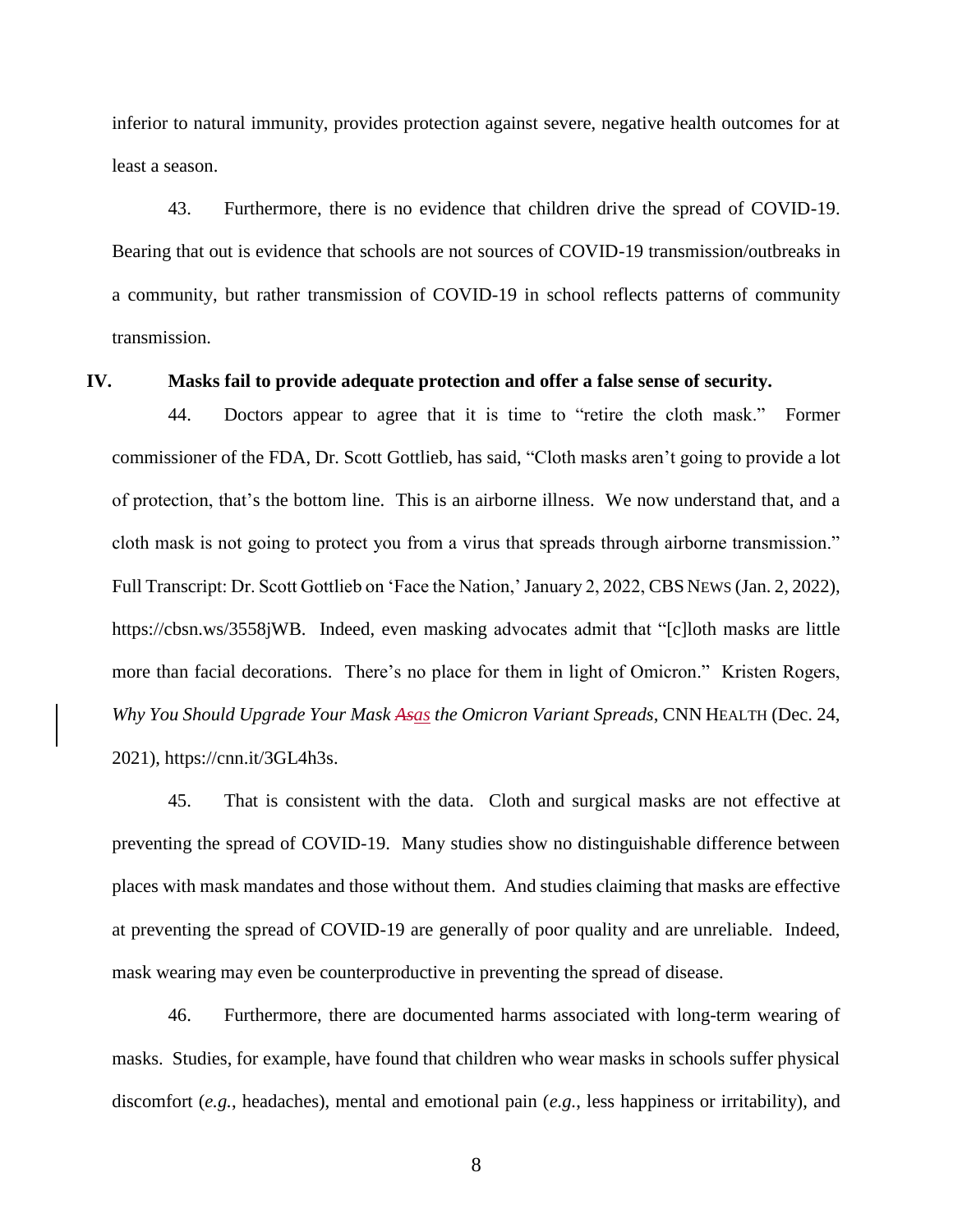are less capable at school. Masks could also impair the educational and emotional development of children.

47. In short, mask mandates—especially for school children—represent a reversal of a long-held consensus on the merits of community masking, and rests on assumptions and premises that reject the fundamental tenets of modern medicine, statistical analysis, and public health decision-making. They do so while failing a cost-benefit analysis and imposing real, tangible harm.

## **COUNT ONE – DECLARATION THAT THE MASK MANDATE IS VOID**

48. Plaintiffs incorporate by reference the allegations in all preceding paragraphs.

49. The District is a political subdivision within the meaning of § 67.265.1, RSMo.

50. Every policy, including the Mask Mandate, that the District has issued relating to masking is an "order" within the meaning of § 67.265.1, RSMo.

51. Every policy, including the Mask Mandate, that the District has issued relating to masking "directly or indirectly closes, partially closes, or places restrictions on the opening of or access to any one or more business organizations, churches, schools, or other places of public or private gathering or assembly, including any order, ordinance, rule, or regulation of general applicability or that prohibits or otherwise limits attendance at any public or private gathering ... ." § 67.265.1(1), RSMo.

52. Specifically, every policy, including the Mask Mandate, that the District has issued relating to masking places restrictions on access to "schools, or other places of public or private gathering or assembly," § 67.265.1(1), RSMo, because each one limits access to certain school buildings to only masked individuals.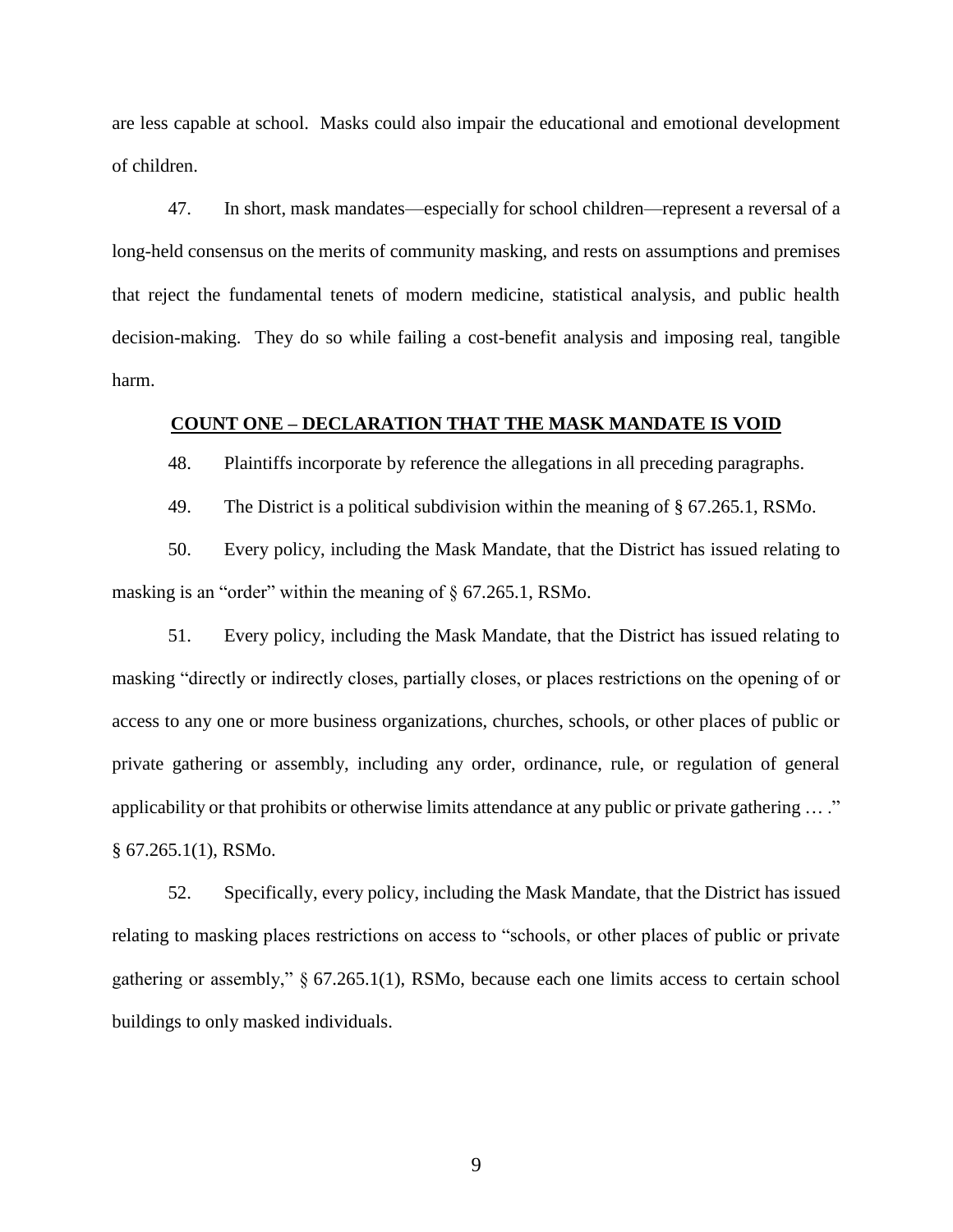53. On information and belief, students who refuse to comply with District masking policy, including the Mask Mandate, will be excluded from school property, face discipline, and may be sent home.

54. On information and belief, students who refuse to comply with District masking policy, including the Mask Mandate, will not be allowed in school and will be required to use virtual instruction.

55. Section 67.265.5 provides: "No political subdivision of this state shall make or modify any orders that have the effect, directly or indirectly, of a prohibited order under this section." § 67.265.5, RSMo. A policy terminated under § 67.265.2 is such a "prohibited order."

56. Section 67.265.2 permits "[t]he governing bod[y]" of the District—*i.e.*, the School Board—"to terminate an order issued or extended under this section."

57. By choosing to replace its universal masking policy on or about October 18, 2021, with new ones; by choosing to replace the masking polices set out on October 18, 2021, on or about December 20, 2021, with new ones; and by choosing to replace the masking policies set out on December 20, 2021, with the Mask Mandate, the District's School Board effectively terminated, within the meaning of § 67.265.2, the District's universal mask policies, and the policies as set out on October 18, 2021, and December 20, 2021.

58. The Mask Mandate has the same effect as a universal masking policy as well as the same effect as the policies the District established in October 18, 2021, and December 20, 2021.

59. The Mask Mandate is thus a prohibited order under § 67.265.5, RSMo.

60. Furthermore, the Mask Mandate is subject to § 67.265.4, RSMo, and could not be implemented without a report to the governing body of the school district containing information supporting the need for such order.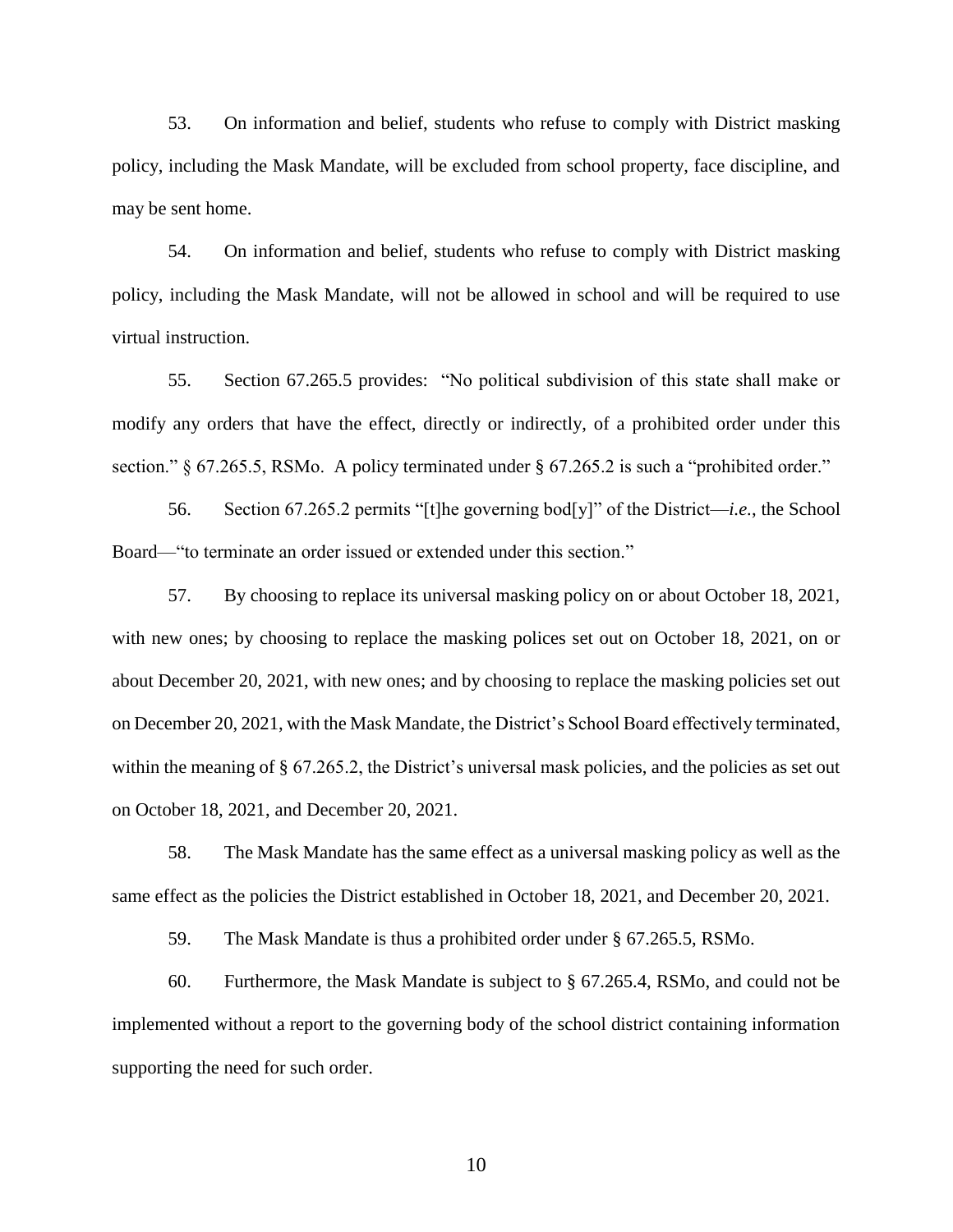61. On information and belief, no such report was provided to the governing body of the District.

## **COUNT TWO – MASK MANDATE IS UNLAWFUL**

62. Plaintiffs incorporate by reference the allegations in all preceding paragraphs.

63. Plaintiffs challenge the validity of the Mask Mandate, and seek a declaration that it is unlawful and *ultra vires*.

64. By law, "[i]t shall be the general duty and responsibility of the department of health and senior services to safeguard the health of the people in the state and all its subdivisions." § 192.020.1, RSMo.

65. DHSS has not delegated, and could not delegate, that authority to school districts.

66. Neither the Missouri Constitution nor the General Assembly has granted the School District a general police power to enact law for the public welfare.

67. Neither the General Assembly, DHSS, nor the School Board has delegated to the superintendent a general power to issue public health orders like the Mask Mandate.

68. Neither the General Assembly, DHSS, nor the School Board could delegate to the superintendent a general power to issue public health orders like the Mask Mandate.

69. In fact, Missouri statutes require DHSS to set health policy in schools. This indicates that only DHSS may provide appropriate measures to safeguard the public health. *See*  § 167.181, RSMo (DHSS promulgates mandatory vaccination requirements for schoolchildren); § 167.182, RSMo (DHSS develops informational brochure on HPV).

70. Missouri law thus does not authorize Defendants to impose a Mask Mandate.

71. The District does not have authority to impose a Mask Mandate for public health reasons.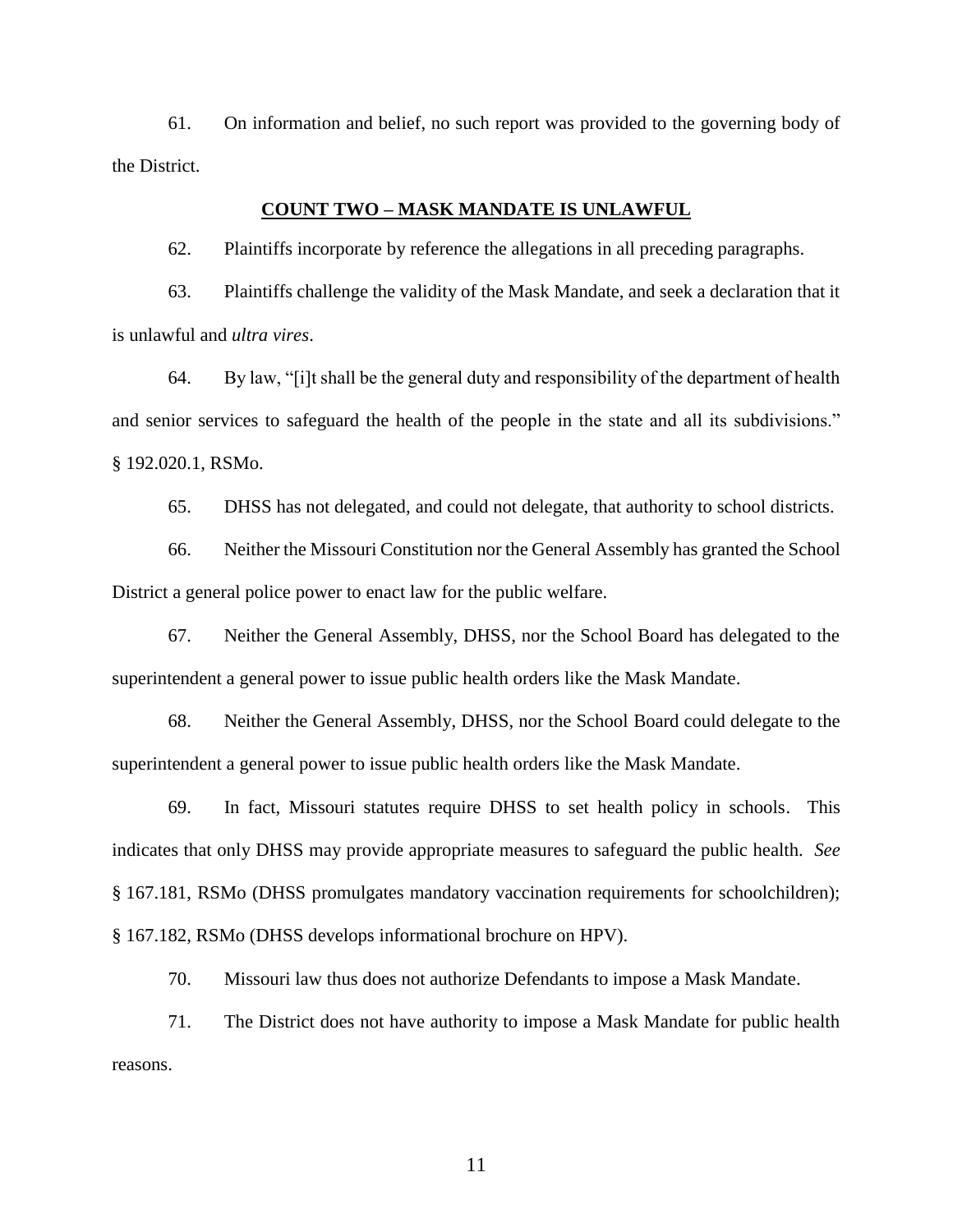72. For those reasons, the Mask Mandate is an unlawful order and Missouri's schoolchildren should not be subject to it.

## **COUNT THREE – THE MASK MANDATE IS UNREASONABLE, ARBITRARY, AND CAPRICIOUS**

73. Plaintiffs incorporate by reference the allegations in all preceding paragraphs.

74. Plaintiffs challenge the validity of the Mask Mandate, and seek a declaration that that it is unreasonable, arbitrary, and capricious.

75. School Districts are "agencies" within the definition under the Missouri Administrative Procedure Act. *See P.L.S. ex rel. Shelton v. Koster*, 360 S.W.3d 805, 818 (Mo. Ct. App. 2011). School Districts may not exercise their power in an "unreasonable, arbitrary, capricious or unlawful manner." *Magenheim v. Bd. of Educ. of Sch. Dist. of Riverview Gardens*, 347 S.W.2d 409, 417 (Mo. App. 1961).

76. The Mask Mandate requires all schoolchildren attending schools in the District to wear a mask when certain, arbitrary thresholds are reached. They may stop wearing masks when certain, arbitrary thresholds are reached. That decision is arbitrary and capricious.

77. Government action is arbitrary, capricious, and unreasonable when it is based on *post hoc* rationalization, when it fails to consider an important part of the problem it is addressing, and when it fails to consider less restrictive alternatives before infringing on citizens' liberty. *See*, *e.g.*, *Dep't of Homeland Sec. v. Regents of the Univ. of Cal.*, 140 S. Ct. 1891, 1905, 1909 (2020); *Michigan v. EPA*, 135 S. Ct. 2699, 2706 (2015). "[A]n agency which completely fails to consider an important aspect or factor of the issue before it may also be found to have acted arbitrarily and capriciously." *Barry Serv. Agency Co. v. Manning*, 891 S.W.2d 882, 892 (Mo. App. W.D. 1995) (quoting *Motor Vehicle Mfrs. Ass'n of U.S., Inc. v. State Farm Mut. Auto. Ins. Co*., 463 U.S. 29, 43 (1983)). In addition, agencies must consider whether there are less restrictive policies that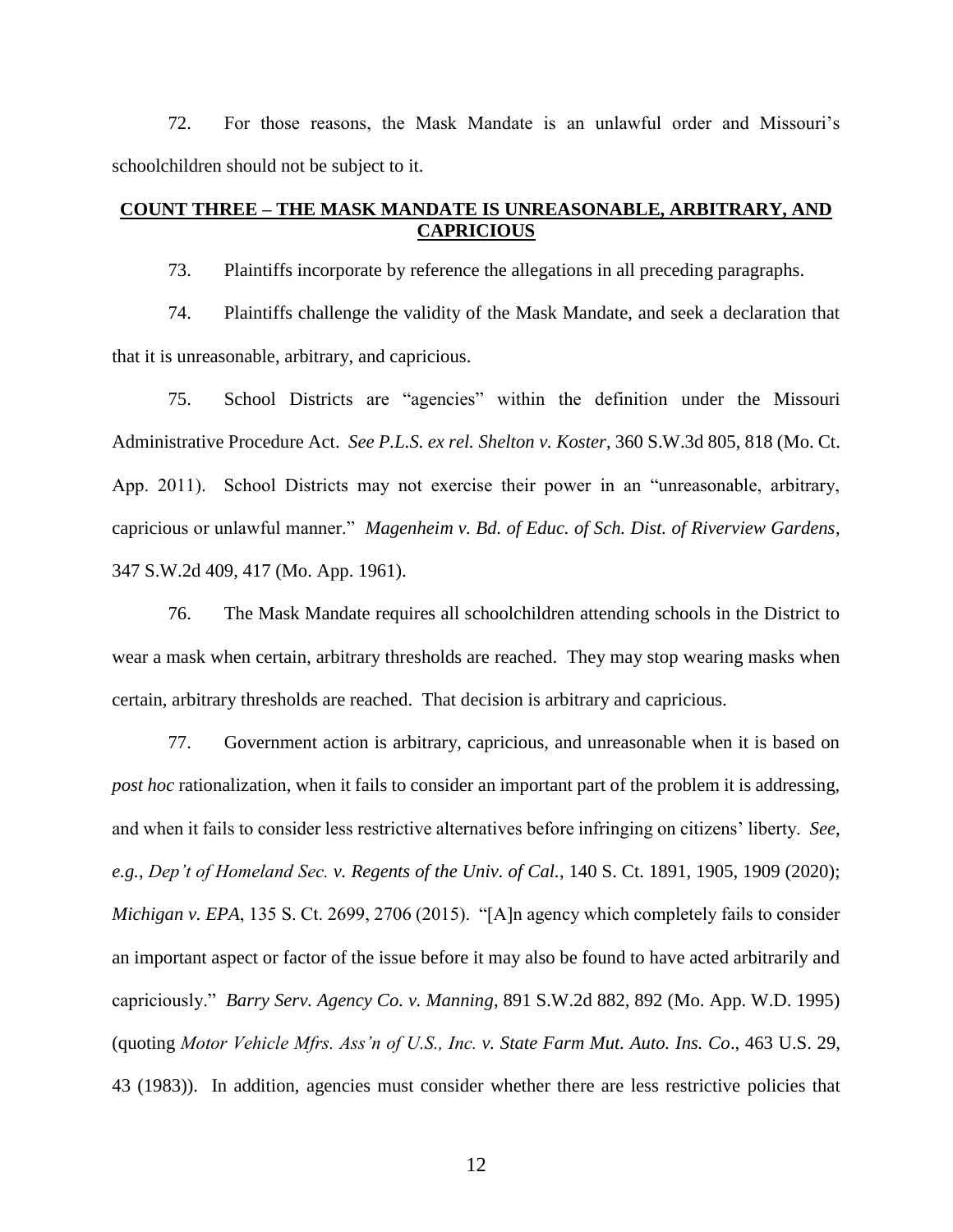would achieve their goals. *See Regents of the Univ. of Calif.*, 140 S. Ct. at 1912 (quoting *State Farm Mut. Auto.*, 463 U.S. at 51).

78. On information and belief, the District failed to consider fully the potential social and economic consequences of the Mask Mandate, including the effect of the mandate on schools and the community.

79. On information and belief, the District failed to fully consider key characteristics of COVID-19, including severity of disease among different age and risk groups, availability and effectiveness of control measures and treatment options, and the fact that many people have immunity either because of vaccination or prior infection.

80. On information and belief, the District failed to consider the fact that the omicron variant is less likely to cause severe illness and death.

81. On information and belief, the District failed to grapple with a large swath of relevant science, data, statistics, studies, or alternatives. That includes failing to grapple with the weakness of the evidence supporting community masking as a mitigation measure, and the significant evidence showing that masking does very little or nothing to prevent the spread of COVID-19.

82. On information and belief, the District failed to consider the harms masking impose on schoolchildren.

83. The factors listed above are not an exhaustive list. Ultimately, the Mask Mandate represents an irrational analysis of the costs and benefits of mandating community masking. For those reasons, and more, the Mask Mandate is unreasonable, arbitrary, and capricious.

## **COUNT FOUR – VIOLATION OF MISSOURI CONSTITUTION, ART. IX, § 1(a)**

84. Plaintiffs incorporate by reference the allegations in all preceding paragraphs.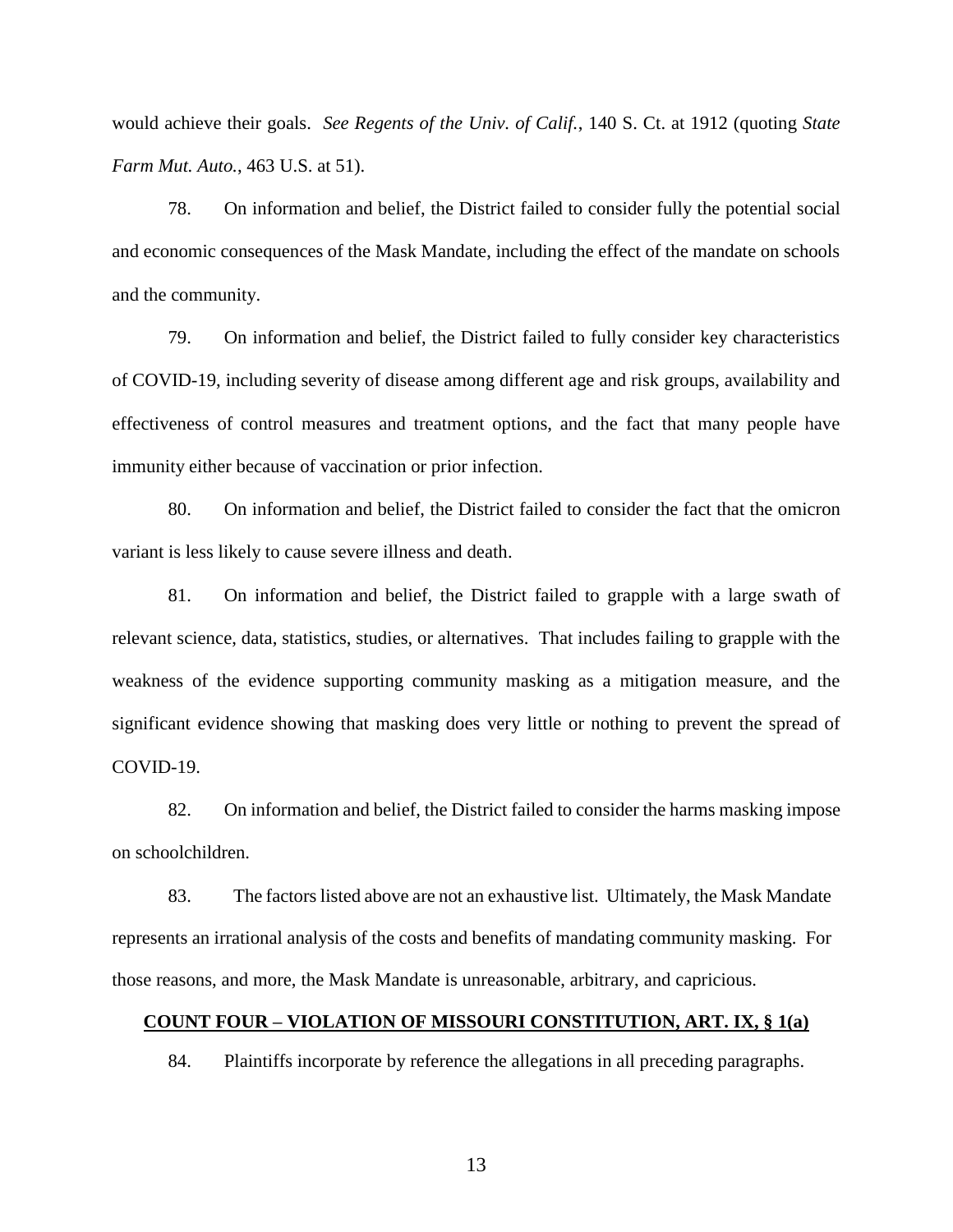85. Article IX, § 1(a) of the Missouri Constitution provides schoolchildren a right to a free public education.

86. Since the Mask Mandate arbitrarily prohibits schoolchildren from attending class in-person in the District when certain arbitrary thresholds are met, it serves no legitimate public health purpose, is unlawful, and violates the rights of schoolchildren in the District to a free public education.

87. To the extent the District provides virtual learning, that is no substitute for inperson instruction and cannot remedy the constitutional violation.

#### **CONCLUSION**

WHEREFORE, Plaintiff respectfully requests that this Court:

- a. Declare that the Mask Mandate is unconstitutional, unlawful, and/or *ultra vires*;
- b. Declare that the Mask Mandate is arbitrary, capricious, unreasonable, and invalid;
- c. Declare that the District's Mask Mandate is a prohibited order under § 67.265, RSMo;
- d. Enjoin the District and its officers, employees, and agents from enforcing the Mask Mandate or any similar order that has the effect, directly or indirectly, of implementing the Mask Mandate;
- e. Grant relief by injunction, certiorari, mandamus, prohibition, or other appropriate action against the District and its officers, employees, and agents, providing that the Mask Mandate is unlawful, arbitrary, capricious, unreasonable, and invalid;
- f. Enter a final judgment in Plaintiff's favor on all Counts in this Petition; and